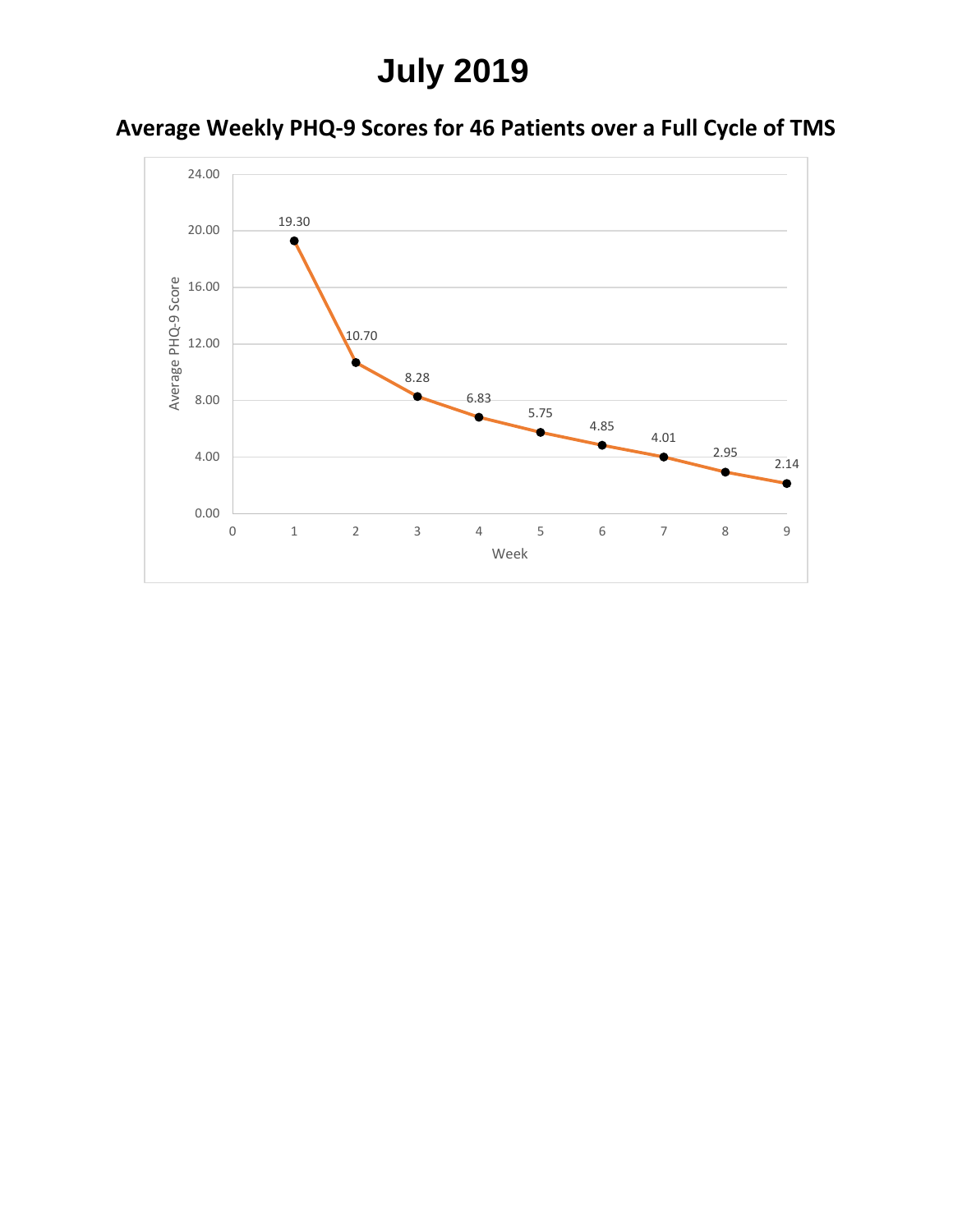| <b>Patient</b>   | <b>Initials</b> | <b>Starting</b><br>PHQ-9 | <b>Final PHQ-9</b>      | <b>Percent</b><br><b>Decrease</b> |
|------------------|-----------------|--------------------------|-------------------------|-----------------------------------|
| $\mathbf{1}$     | VH              | 13                       | $\mathsf{O}\xspace$     | 100%                              |
| $\boldsymbol{2}$ | <b>RK</b>       | 16                       | $\mathsf{O}\xspace$     | 100%                              |
| $\mathfrak{S}$   | <b>CH</b>       | 25                       | $\mathbf 0$             | 100%                              |
| 4                | JK              | 16                       | 0                       | 100%                              |
| 5                | LL              | 19                       | $\mathbf 0$             | 100%                              |
| 6                | ER              | 22                       | $\mathsf{O}\xspace$     | 100%                              |
| $\overline{7}$   | <b>AS</b>       | 18                       | $\mathbf 0$             | 100%                              |
| 8                | <b>MC</b>       | 21                       | 0                       | 100%                              |
| $\boldsymbol{9}$ | LH              | 24                       | $\mathsf{O}\xspace$     | 100%                              |
| 10               | DK              | 20                       | 0                       | 100%                              |
| 11               | CD              | 16                       | $\mathbf 0$             | 100%                              |
| 12               | KH              | 22                       | 0                       | 100%                              |
| 13               | <b>KW</b>       | 20                       | $\mathbf 0$             | 100%                              |
| 14               | GS              | 27                       | $\mathbf{1}$            | 96%                               |
| 15               | <b>KD</b>       | 23                       | $\overline{1}$          | 96%                               |
| 16               | GH              | 22                       | $\mathbf{1}$            | 95%                               |
| 17               | EM              | 21                       | $\mathbf{1}$            | 95%                               |
| 18               | KC              | 18                       | 1                       | 94%                               |
| 19               | SW              | 19                       | 1.5                     | 92%                               |
| 20               | <b>RL</b>       | 22                       | $\overline{c}$          | 91%                               |
| 21               | <b>SC</b>       | 22                       | $\overline{2}$          | 91%                               |
| 22               | PF              | 21                       | $\overline{c}$          | 90%                               |
| 23               | KC              | 10                       | $\overline{1}$          | 90%                               |
| 24               | GN              | 20                       | $\overline{2}$          | 90%                               |
| 25               | CB              | 18                       | $\overline{2}$          | 89%                               |
| 26               | DC              | 26                       | 3                       | 88%                               |
| 27               | <b>SL</b>       | 16                       | $\overline{2}$          | 88%                               |
| 28               | DB              | 20                       | 3                       | 85%                               |
| 29               | AB              | 20                       | 3                       | 85%                               |
| 30               | AA              | 19                       | 3                       | 84%                               |
| 31               | <b>JC</b>       | 19                       | $\sqrt{3}$              | 84%                               |
| 32               | <b>BT</b>       | 12                       | $\overline{2}$          | 83%                               |
| 33               | DT              | 21                       | 4                       | 81%                               |
| 34               | AG              | 20                       | 4                       | 80%                               |
| 35               | ER              | $\boldsymbol{9}$         | $\overline{2}$          | 78%                               |
| 36               | <b>SE</b>       | 20                       | 4.5                     | 78%                               |
| 37               | <b>SC</b>       | 21                       | 5                       | 76%                               |
| 38               | TM              | 12                       | $\overline{\mathbf{4}}$ | 67%                               |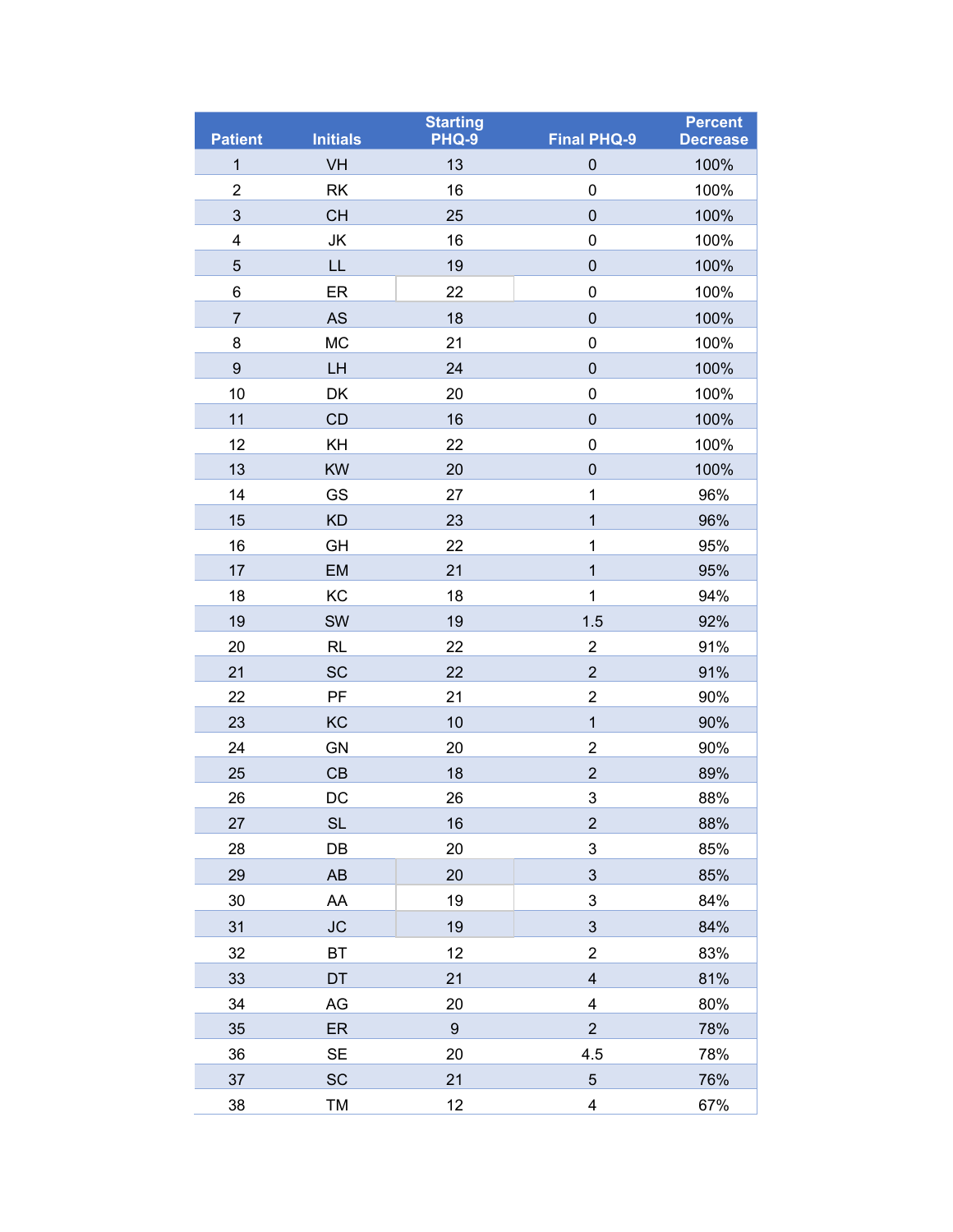| 39 | JV        | 24    | 9    | 63% |
|----|-----------|-------|------|-----|
| 40 | <b>RW</b> | 13    | 5    | 62% |
| 41 | <b>KE</b> | 24    | 10   | 58% |
| 42 | <b>JM</b> | 18    | 8    | 56% |
| 43 | <b>FD</b> | 15    | 7    | 53% |
| 44 | <b>JM</b> | 18    | 9    | 50% |
| 45 | <b>MT</b> | 23    | 12   | 48% |
| 46 | AC        | 23    | 15   | 35% |
|    | Average   | 19.30 | 2.93 | 85% |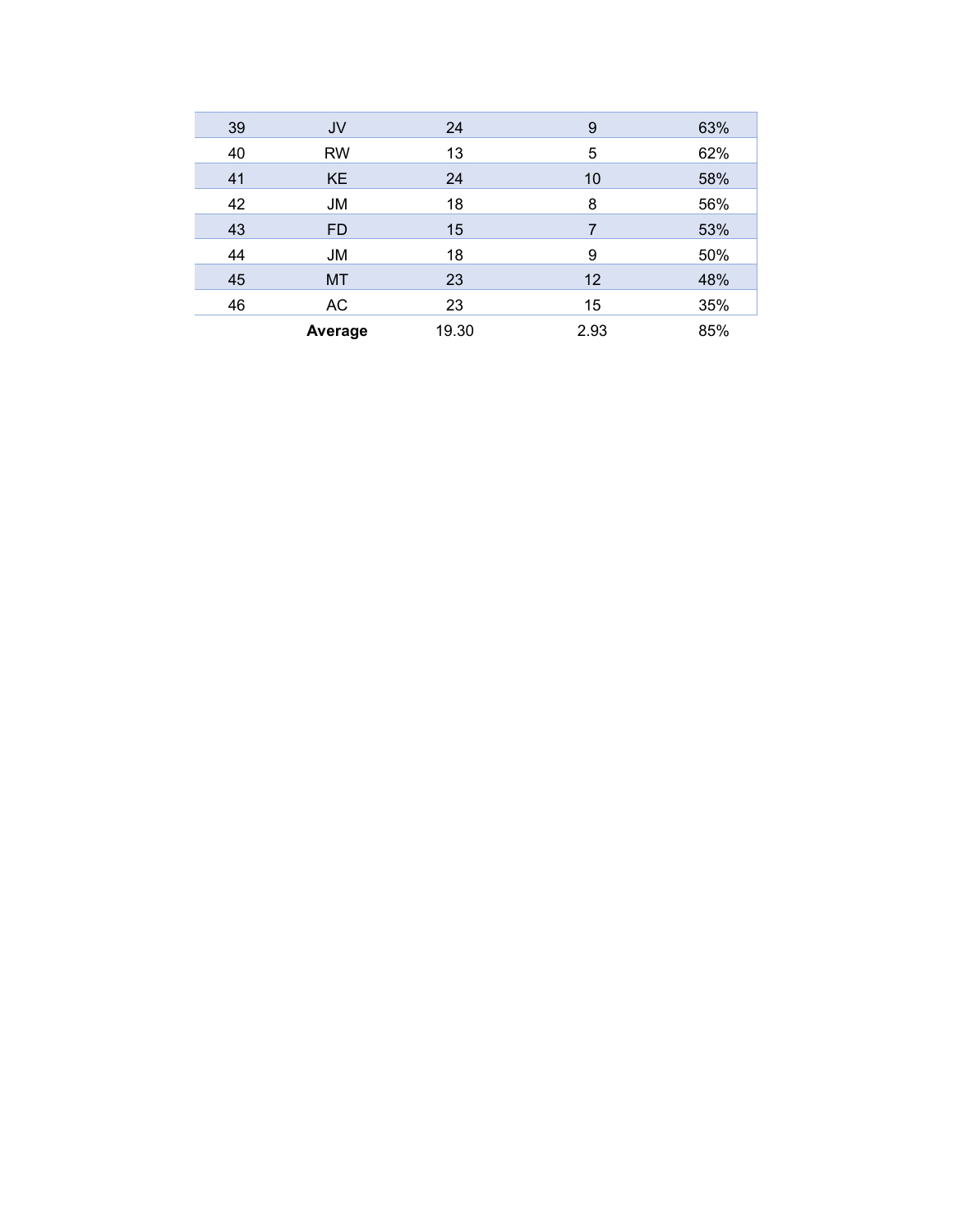#### **PHQ-9 Scores for 46 Patients before and after a full cycle of TMS**



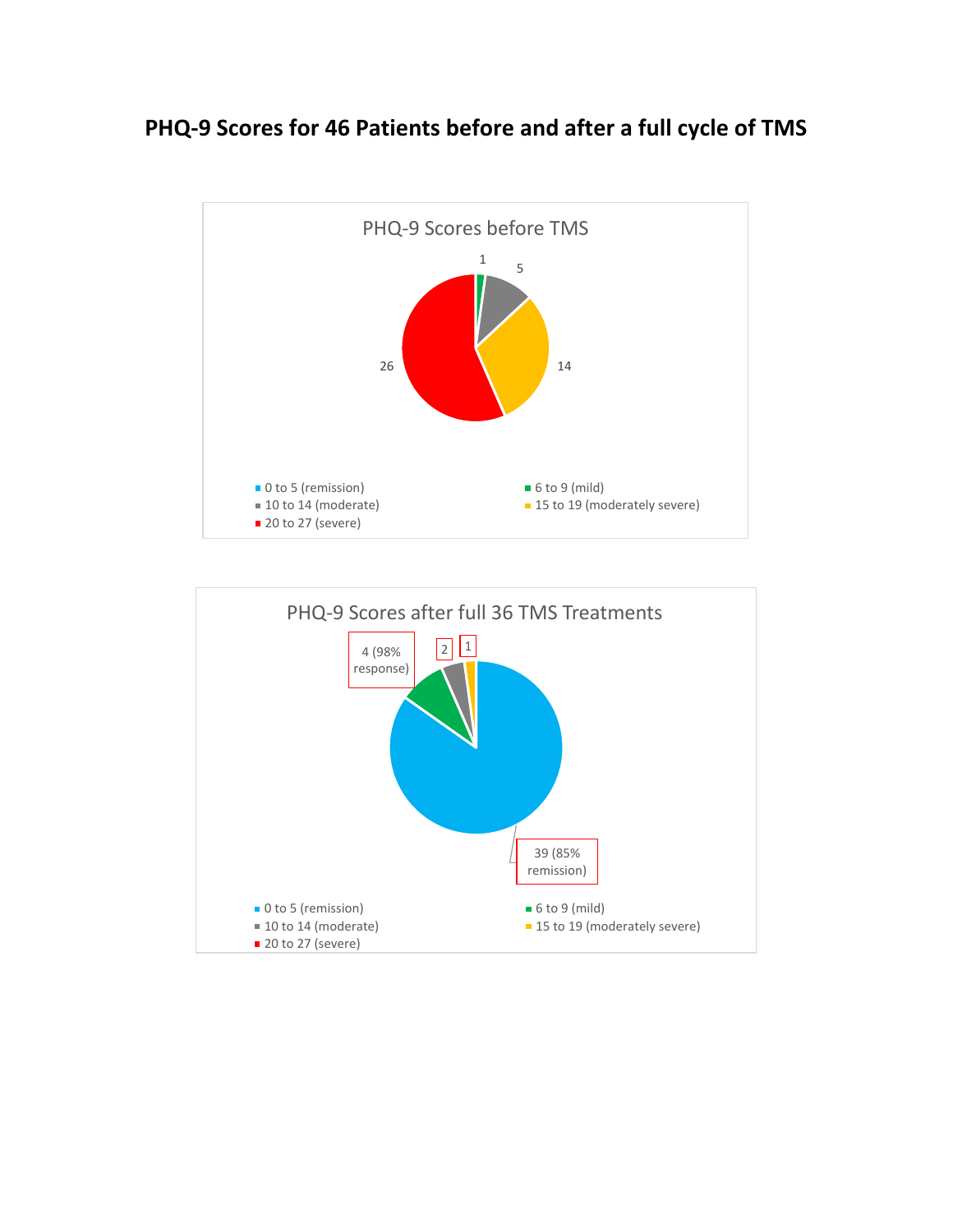## **October 2019**

### **Average Weekly PHQ-9 Scores for 98 Patients over a Full Cycle of TMS**

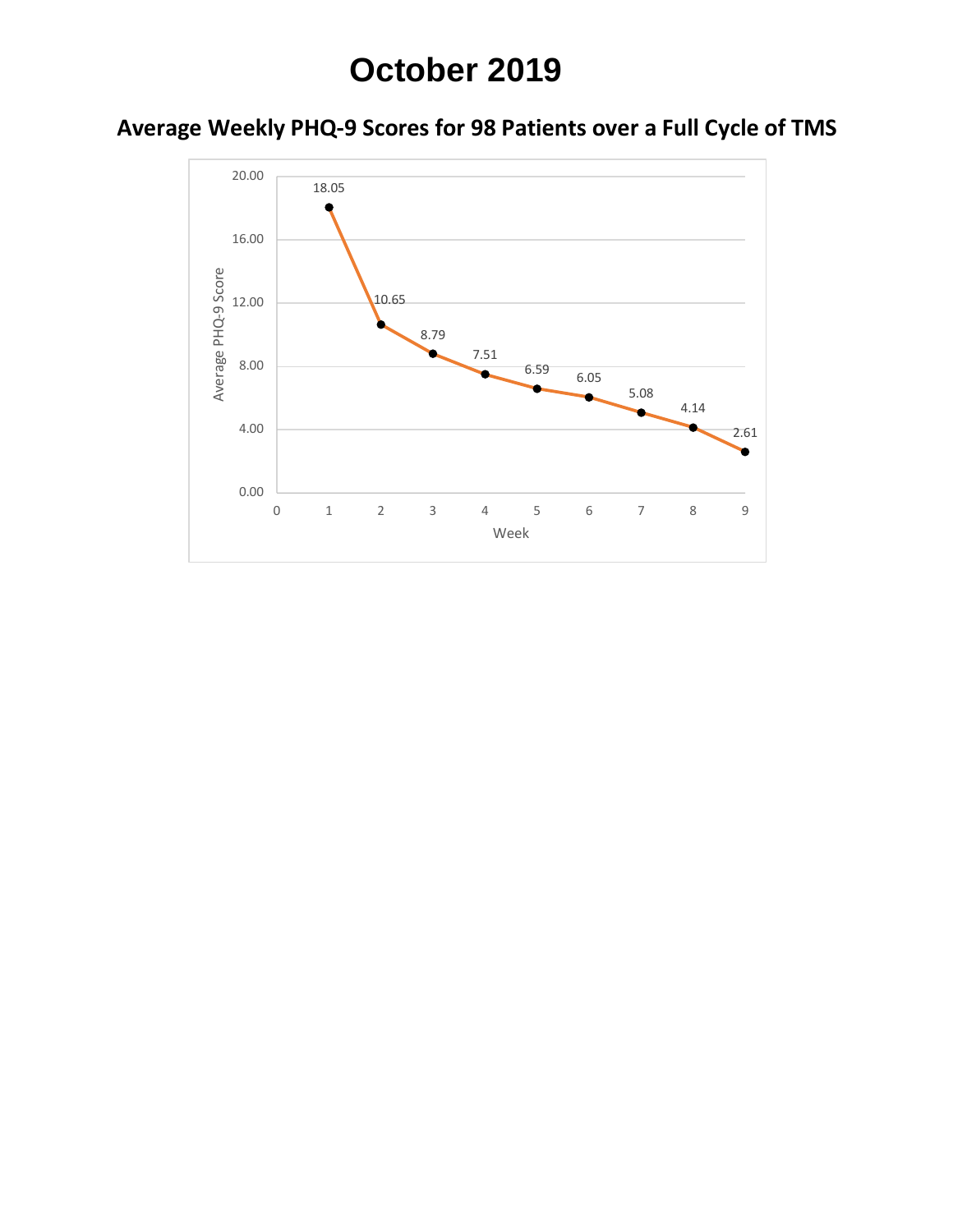| PHQ-9<br><b>Patient</b><br><b>Initials</b><br><b>Final PHQ-9</b><br><b>Percent Decrease</b><br>$\overline{1}$<br>HD<br>$\overline{0}$<br>26<br>100%<br>$\overline{2}$<br>CH<br>$\overline{0}$<br>100%<br>25<br>$\overline{3}$<br>$\overline{0}$<br>LH<br>24<br>100%<br>$\boldsymbol{0}$<br>100%<br>4<br>ER<br>22<br>$\overline{5}$<br>KH<br>22<br>$\boldsymbol{0}$<br>100%<br><b>MC</b><br>6<br>21<br>$\boldsymbol{0}$<br>100%<br>$\overline{7}$<br>$\overline{\text{SS}}$<br>$\overline{21}$<br>$\overline{0}$<br>100%<br>8<br>DH<br>21<br>$\pmb{0}$<br>100%<br>$\overline{9}$<br>$\overline{0}$<br>DK<br>20<br>100%<br>10<br>KW<br>$\pmb{0}$<br>20<br>100%<br>11<br>$\overline{0}$<br>LL<br>19<br>100%<br>12<br>AS<br>18<br>$\pmb{0}$<br>100%<br>13<br>RK<br>16<br>$\mathbf 0$<br>100%<br>14<br>$\overline{\mathsf{JK}}$<br>16<br>$\pmb{0}$<br>100%<br>15<br>CD<br>$\overline{0}$<br>100%<br>16<br>16<br><b>BM</b><br>16<br>$\pmb{0}$<br>100%<br>17<br>$\overline{0}$<br><b>JM</b><br>15<br>100%<br>18<br>VH<br>$\pmb{0}$<br>100%<br>13<br>19<br>CG<br>$\overline{9}$<br>$\overline{0}$<br>100%<br><b>AV</b><br>20<br>6<br>$\boldsymbol{0}$<br>100%<br>CF<br>$\pmb{0}$<br>21<br>$\overline{5}$<br>100%<br>JS<br>22<br>0.5<br>98%<br>21 |
|------------------------------------------------------------------------------------------------------------------------------------------------------------------------------------------------------------------------------------------------------------------------------------------------------------------------------------------------------------------------------------------------------------------------------------------------------------------------------------------------------------------------------------------------------------------------------------------------------------------------------------------------------------------------------------------------------------------------------------------------------------------------------------------------------------------------------------------------------------------------------------------------------------------------------------------------------------------------------------------------------------------------------------------------------------------------------------------------------------------------------------------------------------------------------------------------------------------------------------------|
|                                                                                                                                                                                                                                                                                                                                                                                                                                                                                                                                                                                                                                                                                                                                                                                                                                                                                                                                                                                                                                                                                                                                                                                                                                          |
|                                                                                                                                                                                                                                                                                                                                                                                                                                                                                                                                                                                                                                                                                                                                                                                                                                                                                                                                                                                                                                                                                                                                                                                                                                          |
|                                                                                                                                                                                                                                                                                                                                                                                                                                                                                                                                                                                                                                                                                                                                                                                                                                                                                                                                                                                                                                                                                                                                                                                                                                          |
|                                                                                                                                                                                                                                                                                                                                                                                                                                                                                                                                                                                                                                                                                                                                                                                                                                                                                                                                                                                                                                                                                                                                                                                                                                          |
|                                                                                                                                                                                                                                                                                                                                                                                                                                                                                                                                                                                                                                                                                                                                                                                                                                                                                                                                                                                                                                                                                                                                                                                                                                          |
|                                                                                                                                                                                                                                                                                                                                                                                                                                                                                                                                                                                                                                                                                                                                                                                                                                                                                                                                                                                                                                                                                                                                                                                                                                          |
|                                                                                                                                                                                                                                                                                                                                                                                                                                                                                                                                                                                                                                                                                                                                                                                                                                                                                                                                                                                                                                                                                                                                                                                                                                          |
|                                                                                                                                                                                                                                                                                                                                                                                                                                                                                                                                                                                                                                                                                                                                                                                                                                                                                                                                                                                                                                                                                                                                                                                                                                          |
|                                                                                                                                                                                                                                                                                                                                                                                                                                                                                                                                                                                                                                                                                                                                                                                                                                                                                                                                                                                                                                                                                                                                                                                                                                          |
|                                                                                                                                                                                                                                                                                                                                                                                                                                                                                                                                                                                                                                                                                                                                                                                                                                                                                                                                                                                                                                                                                                                                                                                                                                          |
|                                                                                                                                                                                                                                                                                                                                                                                                                                                                                                                                                                                                                                                                                                                                                                                                                                                                                                                                                                                                                                                                                                                                                                                                                                          |
|                                                                                                                                                                                                                                                                                                                                                                                                                                                                                                                                                                                                                                                                                                                                                                                                                                                                                                                                                                                                                                                                                                                                                                                                                                          |
|                                                                                                                                                                                                                                                                                                                                                                                                                                                                                                                                                                                                                                                                                                                                                                                                                                                                                                                                                                                                                                                                                                                                                                                                                                          |
|                                                                                                                                                                                                                                                                                                                                                                                                                                                                                                                                                                                                                                                                                                                                                                                                                                                                                                                                                                                                                                                                                                                                                                                                                                          |
|                                                                                                                                                                                                                                                                                                                                                                                                                                                                                                                                                                                                                                                                                                                                                                                                                                                                                                                                                                                                                                                                                                                                                                                                                                          |
|                                                                                                                                                                                                                                                                                                                                                                                                                                                                                                                                                                                                                                                                                                                                                                                                                                                                                                                                                                                                                                                                                                                                                                                                                                          |
|                                                                                                                                                                                                                                                                                                                                                                                                                                                                                                                                                                                                                                                                                                                                                                                                                                                                                                                                                                                                                                                                                                                                                                                                                                          |
|                                                                                                                                                                                                                                                                                                                                                                                                                                                                                                                                                                                                                                                                                                                                                                                                                                                                                                                                                                                                                                                                                                                                                                                                                                          |
|                                                                                                                                                                                                                                                                                                                                                                                                                                                                                                                                                                                                                                                                                                                                                                                                                                                                                                                                                                                                                                                                                                                                                                                                                                          |
|                                                                                                                                                                                                                                                                                                                                                                                                                                                                                                                                                                                                                                                                                                                                                                                                                                                                                                                                                                                                                                                                                                                                                                                                                                          |
|                                                                                                                                                                                                                                                                                                                                                                                                                                                                                                                                                                                                                                                                                                                                                                                                                                                                                                                                                                                                                                                                                                                                                                                                                                          |
|                                                                                                                                                                                                                                                                                                                                                                                                                                                                                                                                                                                                                                                                                                                                                                                                                                                                                                                                                                                                                                                                                                                                                                                                                                          |
|                                                                                                                                                                                                                                                                                                                                                                                                                                                                                                                                                                                                                                                                                                                                                                                                                                                                                                                                                                                                                                                                                                                                                                                                                                          |
| 23<br>DF<br>0.5<br>20<br>98%                                                                                                                                                                                                                                                                                                                                                                                                                                                                                                                                                                                                                                                                                                                                                                                                                                                                                                                                                                                                                                                                                                                                                                                                             |
| $\overline{\text{GS}}$<br>$\overline{1}$<br>24<br>96%<br>27                                                                                                                                                                                                                                                                                                                                                                                                                                                                                                                                                                                                                                                                                                                                                                                                                                                                                                                                                                                                                                                                                                                                                                              |
| 25<br>KD<br>23<br>$\overline{1}$<br>96%                                                                                                                                                                                                                                                                                                                                                                                                                                                                                                                                                                                                                                                                                                                                                                                                                                                                                                                                                                                                                                                                                                                                                                                                  |
| $\overline{1}$<br>26<br>GH<br>22<br>95%                                                                                                                                                                                                                                                                                                                                                                                                                                                                                                                                                                                                                                                                                                                                                                                                                                                                                                                                                                                                                                                                                                                                                                                                  |
| ${\sf AK}$<br>27<br>22<br>$\mathbf{1}$<br>95%                                                                                                                                                                                                                                                                                                                                                                                                                                                                                                                                                                                                                                                                                                                                                                                                                                                                                                                                                                                                                                                                                                                                                                                            |
| <b>EM</b><br>$\mathbf 1$<br>28<br>21<br>95%                                                                                                                                                                                                                                                                                                                                                                                                                                                                                                                                                                                                                                                                                                                                                                                                                                                                                                                                                                                                                                                                                                                                                                                              |
| KC<br>29<br>18<br>$\overline{1}$<br>94%                                                                                                                                                                                                                                                                                                                                                                                                                                                                                                                                                                                                                                                                                                                                                                                                                                                                                                                                                                                                                                                                                                                                                                                                  |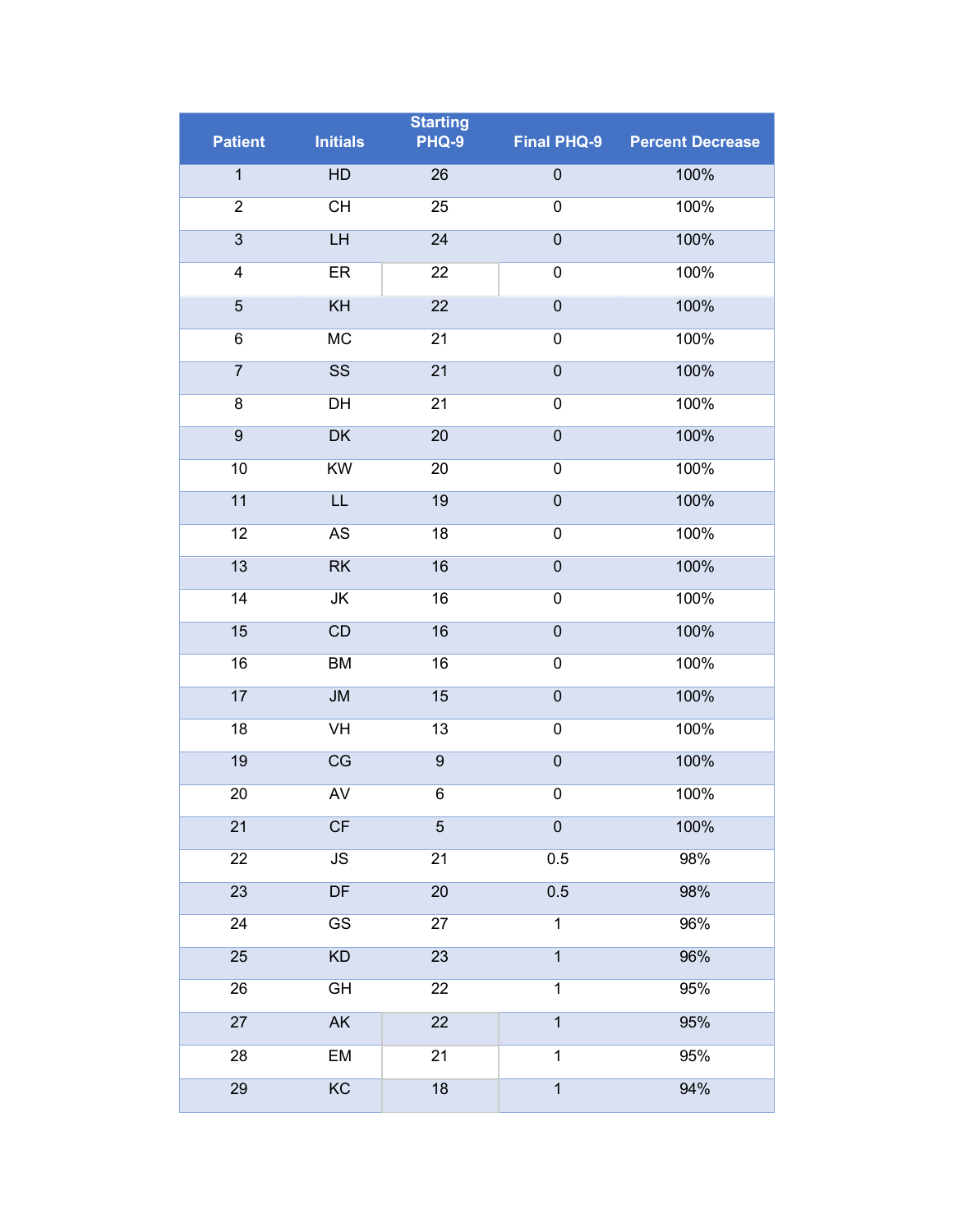| $30\,$ | CL                                | 18                      | $\overline{1}$          | 94% |
|--------|-----------------------------------|-------------------------|-------------------------|-----|
| 31     | JS                                | 17                      | $\overline{1}$          | 94% |
| 32     | LD                                | 15                      | $\overline{1}$          | 93% |
| 33     | <b>SW</b>                         | 19                      | 1.5                     | 92% |
| 34     | ${\sf CN}$                        | 12                      | $\mathbf 1$             | 92% |
| 35     | RL                                | 22                      | $\overline{2}$          | 91% |
| 36     | SC                                | 22                      | $\overline{2}$          | 91% |
| 37     | PF                                | 21                      | $\overline{2}$          | 90% |
| 38     | GN                                | $20\,$                  | $\overline{2}$          | 90% |
| 39     | $\overline{KC}$                   | 10                      | $\overline{1}$          | 90% |
| 40     | $\mathsf{CB}$                     | 18                      | $\overline{c}$          | 89% |
| 41     | DC                                | 26                      | $\overline{3}$          | 88% |
| 42     | SL                                | 16                      | $\overline{c}$          | 88% |
| 43     | KR                                | $\overline{\textbf{8}}$ | $\overline{1}$          | 88% |
| 44     | $\overline{\text{TC}}$            | 23                      | $\overline{3}$          | 87% |
| 45     | KD                                | 15                      | $\overline{2}$          | 87% |
| 46     | ER                                | 14                      | $\overline{c}$          | 86% |
| 47     | $\ensuremath{\mathsf{IF}}\xspace$ | 14                      | $\overline{2}$          | 86% |
| 48     | DB                                | $20\,$                  | $\overline{3}$          | 85% |
| 49     | $\mathsf{A}\mathsf{B}$            | $20\,$                  | $\overline{3}$          | 85% |
| 50     | ${\sf AA}$                        | 19                      | $\overline{3}$          | 84% |
| 51     | ${\sf JC}$                        | 19                      | 3                       | 84% |
| 52     | MF                                | 24                      | $\overline{\mathbf{4}}$ | 83% |
| 53     | <b>FS</b>                         | 18                      | $\overline{3}$          | 83% |
| 54     | BT                                | 12                      | $\overline{2}$          | 83% |
| 55     | <b>FZ</b>                         | 12                      | $\overline{2}$          | 83% |
| 56     | ${\sf JD}$                        | 17                      | $\overline{3}$          | 82% |
| 57     | RY                                | 16                      | $\overline{3}$          | 81% |
| 58     | DT                                | 21                      | $\overline{4}$          | 81% |
| 59     | <b>WP</b>                         | 21                      | $\overline{\mathbf{4}}$ | 81% |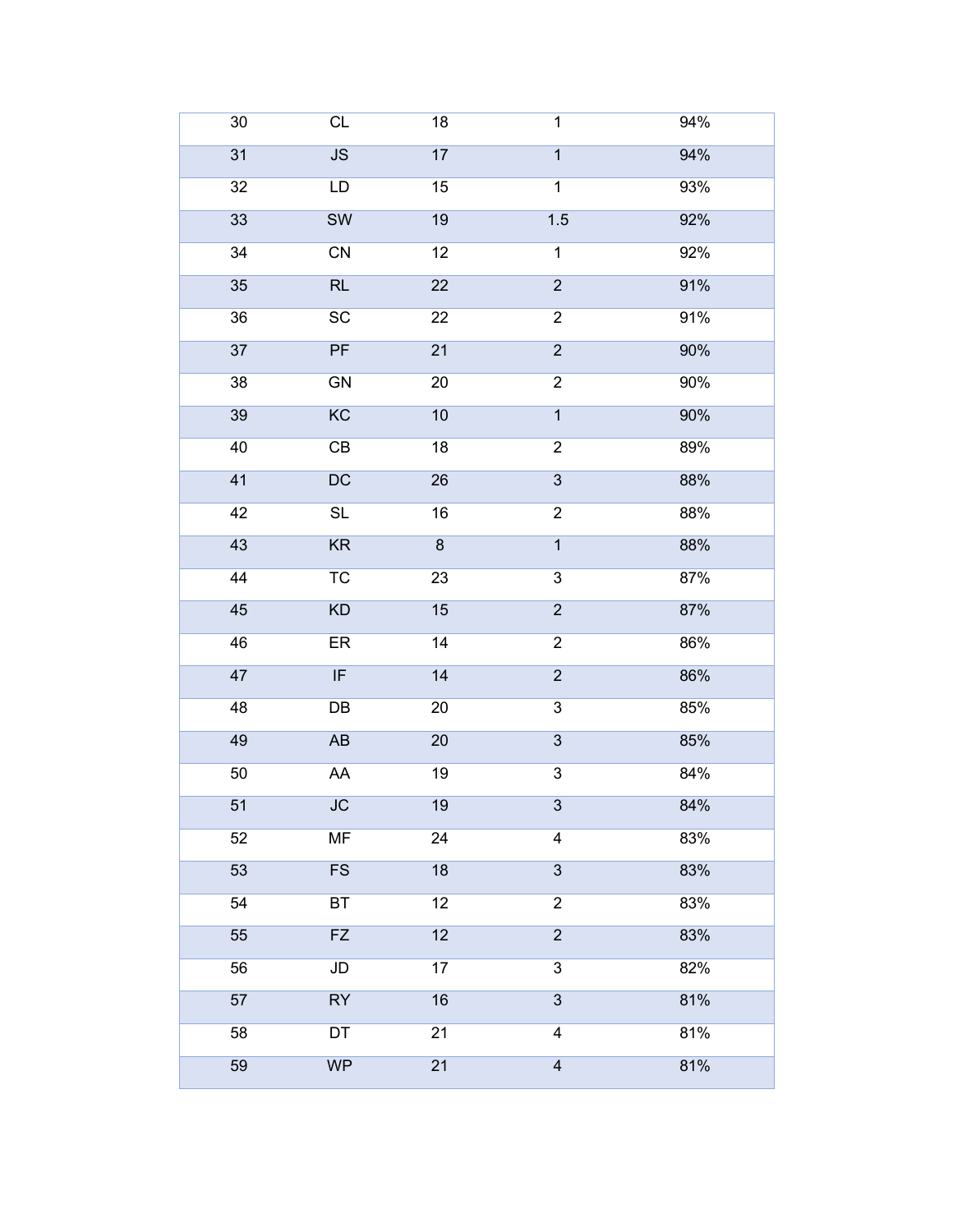| 60 | $\mathsf{AG}$                | $20\,$          | $\overline{\mathbf{4}}$ | 80% |
|----|------------------------------|-----------------|-------------------------|-----|
| 61 | $\overline{KV}$              | 15              | $\overline{3}$          | 80% |
| 62 | DD                           | 18              | $\overline{\mathbf{4}}$ | 78% |
| 63 | ER                           | $\overline{9}$  | $\overline{2}$          | 78% |
| 64 | <b>SE</b>                    | $20\,$          | 4.5                     | 78% |
| 65 | SC                           | 21              | $\overline{5}$          | 76% |
| 66 | JH                           | $\overline{24}$ | $\overline{6}$          | 75% |
| 67 | RM                           | $\overline{7}$  | $\overline{2}$          | 71% |
| 68 | MC                           | 27              | 8                       | 70% |
| 69 | LB                           | $\overline{20}$ | $\overline{6}$          | 70% |
| 70 | $\mathsf{JB}$                | 16              | $\overline{5}$          | 69% |
| 71 | TM                           | 12              | $\overline{4}$          | 67% |
| 72 | KS                           | 25              | $\boldsymbol{9}$        | 64% |
| 73 | $\overline{\mathsf{JV}}$     | 24              | $\overline{9}$          | 63% |
| 74 | $\overline{CN}$              | $\overline{21}$ | $\overline{8}$          | 62% |
| 75 | RW                           | 13              | $\overline{5}$          | 62% |
| 76 | $\operatorname{\mathsf{BJ}}$ | 18              | $\overline{7}$          | 61% |
| 77 | NT                           | 25              | 10                      | 60% |
| 78 | <b>DY</b>                    | 15              | $\overline{6}$          | 60% |
| 79 | <b>DK</b>                    | 17              | $\overline{7}$          | 59% |
| 80 | KE                           | $\overline{24}$ | $10$                    | 58% |
| 81 | BC                           | 21              | $\boldsymbol{9}$        | 57% |
| 82 | JM                           | 18              | $\overline{8}$          | 56% |
| 83 | <b>SK</b>                    | $9$             | $\overline{4}$          | 56% |
| 84 | DH                           | $\overline{9}$  | $\overline{4}$          | 56% |
| 85 | FD                           | 15              | $\overline{7}$          | 53% |
| 86 | JM                           | 18              | $\overline{9}$          | 50% |
| 87 | MT                           | 23              | 12                      | 48% |
| 88 | $\overline{\mathsf{SH}}$     | $20\,$          | $\overline{11}$         | 45% |
| 89 | $\mathsf{J}\mathsf{H}$       | 12.5            | $\overline{7}$          | 44% |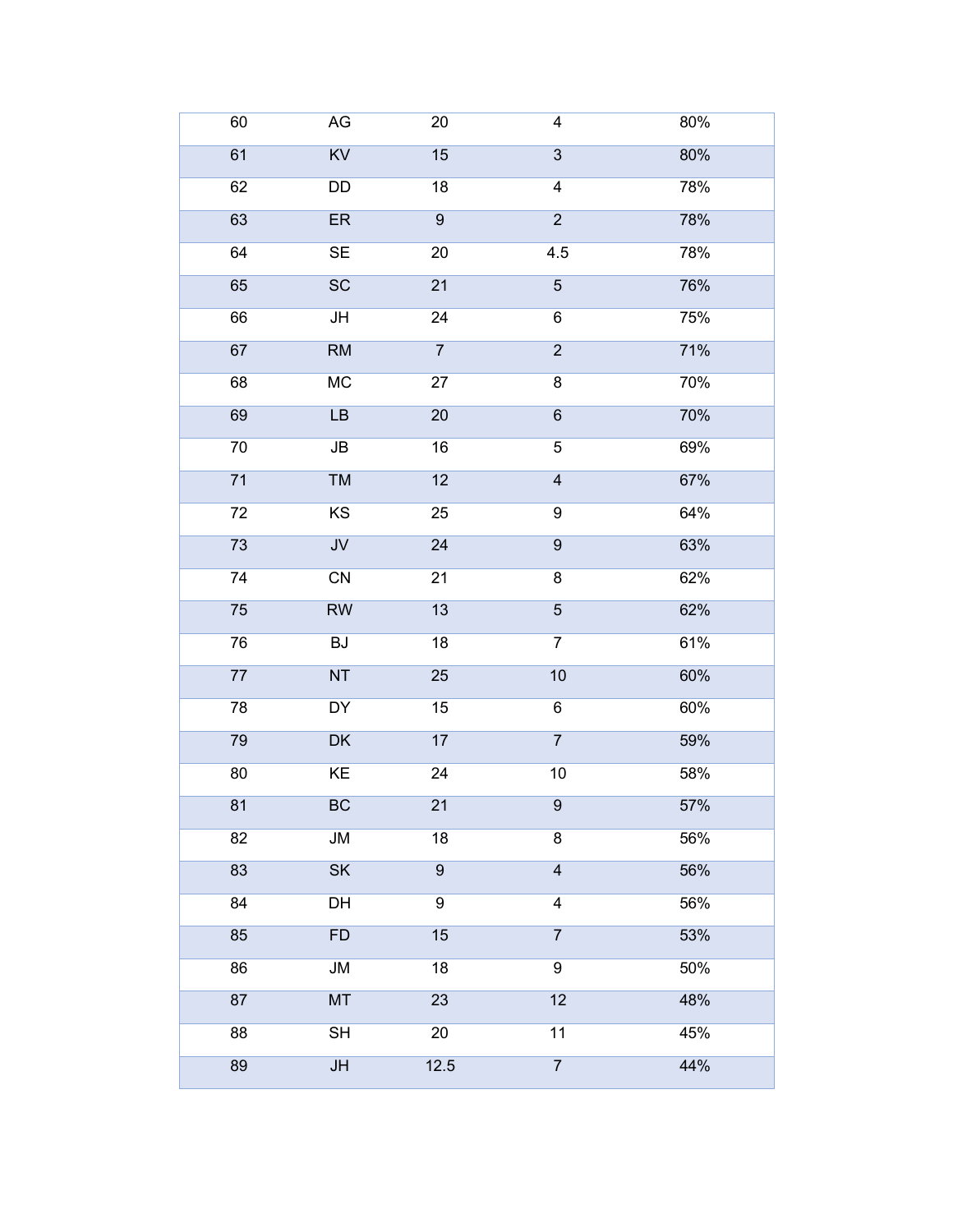| 90 | <b>AC</b> | 23    | 15   | 35% |
|----|-----------|-------|------|-----|
| 91 | AA        | 15    | 10   | 33% |
| 92 | <b>CR</b> | 16    | 11   | 31% |
| 93 | <b>DK</b> | 26    | 18   | 31% |
| 94 | SK        | 13    | 9    | 31% |
| 95 | <b>LC</b> | 16    | 12.5 | 22% |
| 96 | <b>JS</b> | 20    | 18   | 10% |
| 97 | CD        | 22    | 20   | 9%  |
| 98 | KO        | 14    | 13   | 7%  |
|    | Average   | 18.12 | 4.06 | 77% |